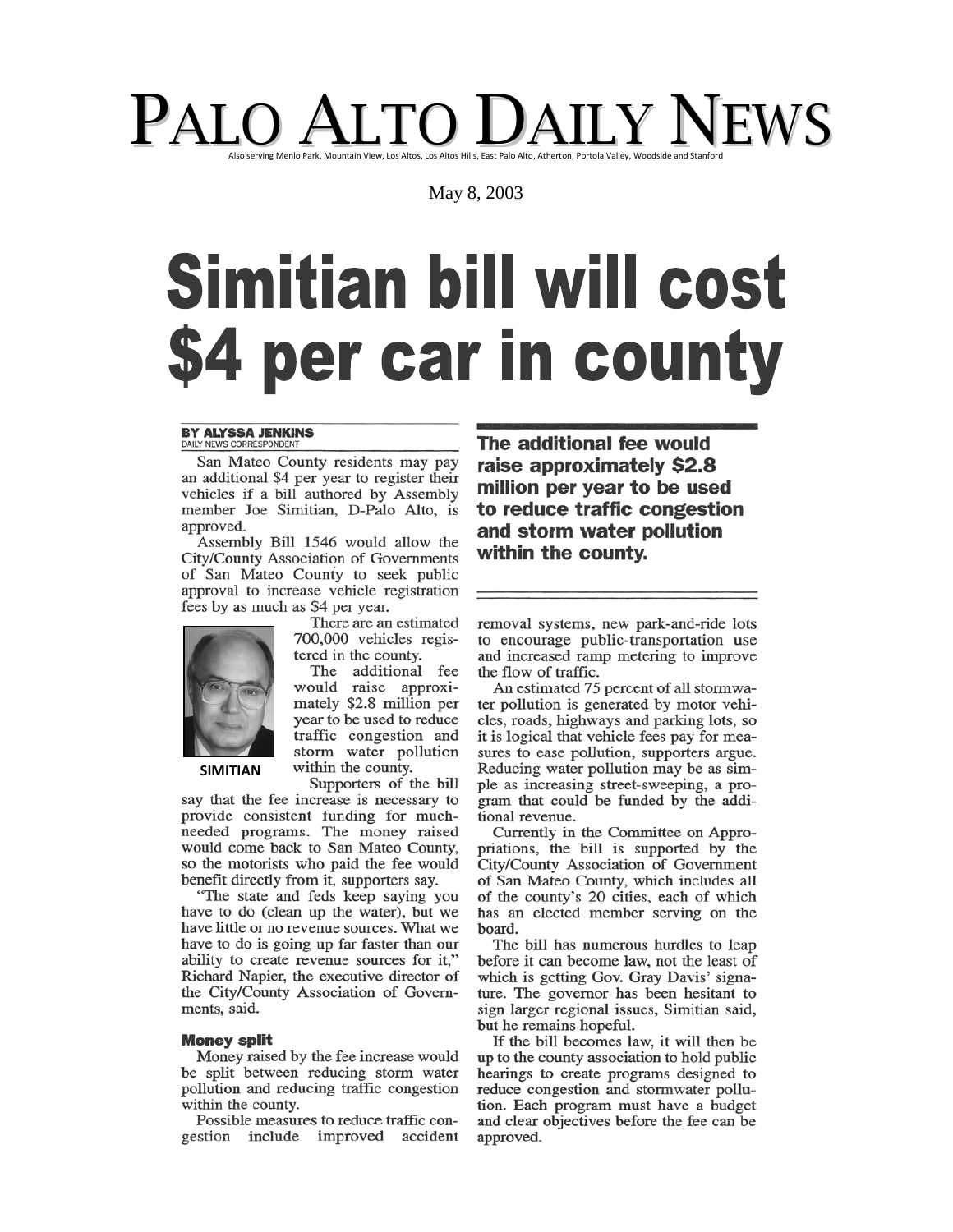

December 13, 2004

# **Drivers to pay for cleanup**

### Pilot program rids toxic water with \$4 registration

### BY JUSTIN NYBERG Staff Writer

REDWOOD CITY -- Vehicle owners in San Mateo County will be the first in the state to pay extra for the cleanup of the toxic water pollution caused by driving, under a program approved by a coalition of local governments Thursday night.

The City/County Association of Governments approved adding an extra \$4 fee to vehicle registrations for local drivers to pay for storm water pollution control and traffic problems.

"The people that pay the fee benefit from the programs created by the fee," said Richard Napier, director of CCAG.

The program, authored by Assemblyman Joe Simitian as AB 1546 in 2003, is the first of its kind in California

Chemical-laden runoff from local roadways is one of the largest sources of pollution in the Bay and its tributaries. Brake dust, oil, radiator fluid and other substances are often washed by rainfall into storm basins, which drain to the Bay.

The fees collected from drivers will pay for street sweeping programs, storm inlet cleaning and auto repair shop inspections.

The fund will also pay for shuttle programs, timed stoplights and resurfacing to reduce wear and tear on vehicles and congestion.

Half of the money raised by the new fee will go to local governments to pay for existing programs. The rest will go toward new, countywide programs.

For the program to go into

effect, representatives from at least two-thirds of the county's cities had to approve the program at Thursday's meeting. CCAG is comprised of one elected official from each of the county's 20 cities as well as a county representative.

Strict federal regulations on the amount of storm water pollution the area can legally allow to flow into the Bay have placed major funding burdens

on local governments.

"This is a way to help address it. It's not going to solve it, but it's going to help," Napier said.

The law will go into effect Jan. 1, and the Department of Motor Vehicles will begin collecting the fee on July 1.

Since it is a pilot program, the program will cease in January 2009 unless the state Legislature decides to renew it.

E-mail: jnyberg@examiner.com